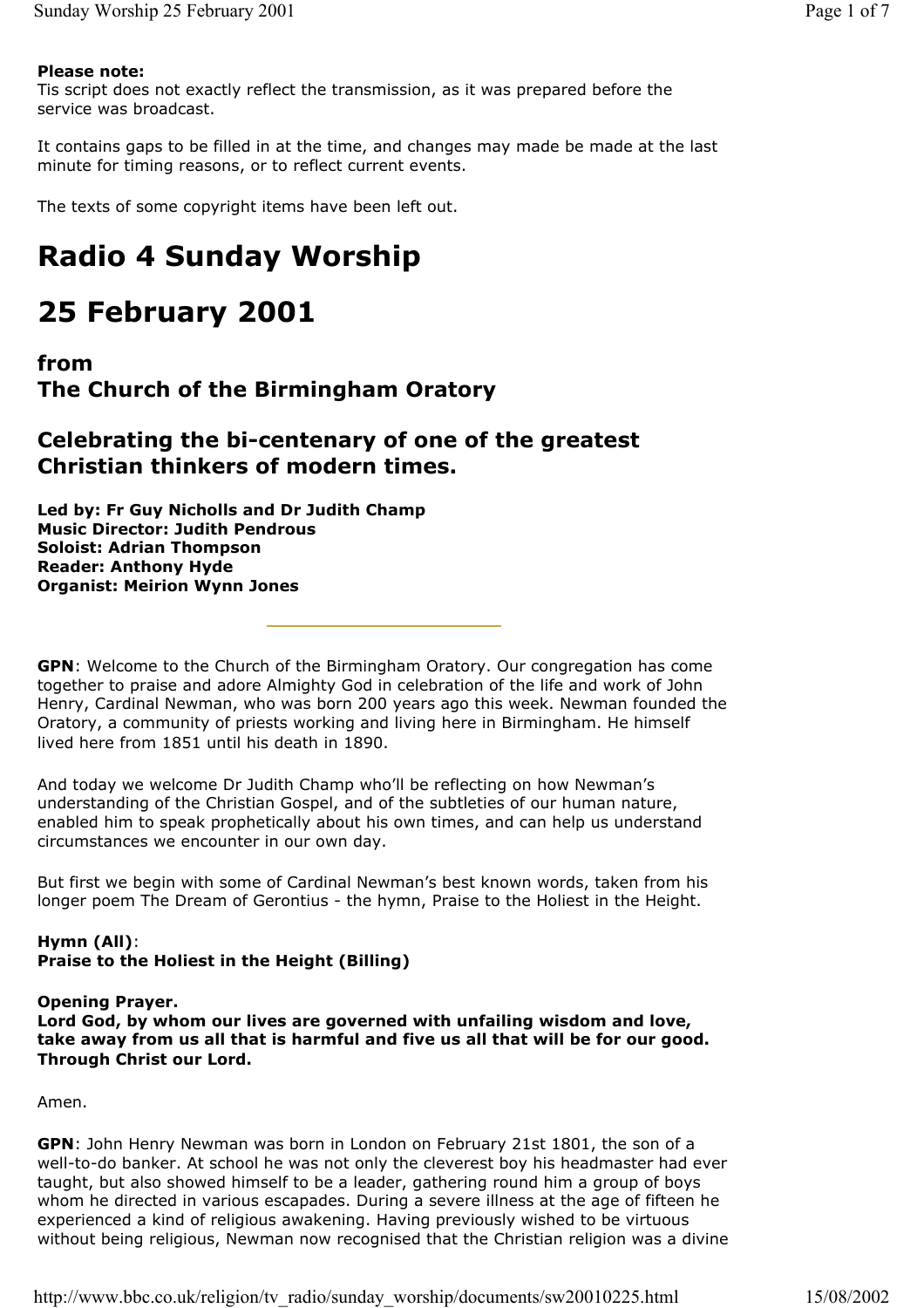revelation, not simply a moral system, and that God was as real as his own self. As he wrote later, "there were two and two only luminously self-evident beings, myself and my Creator". [This idea of religious truth was to be the hallmark of his religious journey and understanding.]

Soon after this he was sent by his father to Trinity College, Oxford, where he was recognised to be a brilliant student. He went on to win a fellowship at Oriel College and became an Anglican clergyman, devoting himself both to the teaching and pastoral care of the University Students. But he was no ivory tower academic. He set about caring assiduously for the poor of the parish of St. Clement's in Oxford. This combination of working in a pastoral and intellectual way was to characterise his whole life and ministry. He studied especially the early writers of the Christian Church, and came to realise that there was much in their writings that was not to be found in the Anglican Church. Gradually the idea dawned on him that his work was to be the revival of the faith of the early Church in his own day. God had created him to do a particular work, as a prayer he composed many years later explains:

**Anthony Hyde:** God has created me to do Him some definite service; He has committed some work to me which He has not committed to another. I have my mission – I may never know it in this life, but I shall be told it in the next. I am a link in a chain, a bond of connection between persons. He has not created me for naught, I shall do good; I shall do His work. I shall be an angel of peace, a preacher of truth in my own place while not intending it – if I do but keep His commandments. Therefore I will trust Him. [Whatever, wherever I am, I can never be thrown away. If I am in sickness, my sickness may serve Him; in perplexity, my perplexity may serve Him. He does nothing in vain. He knows what He is about. He may take away my friends: He may throw me among strangers. He may make me feel desolate, make my spirits sink, hide my future from me - still] He knows what He is about.

**GPN:** Newman knew how to offer his difficulties and trials to God, because he knew and practised the importance of prayer. We now hear a prayer from Psalm 5, set to music by Sir Edward Elgar: Pay heed to the voice of my crying, my King and my God.

#### **Choir: Intende voci: (Elgar)**

**GPN:** Newman lived in an age when scepticism towards religious authority, and the idea that all truth is relative, was growing in popularity among the educated classes. This had much in common with the sophisticated intellectual atmosphere of Athens which St. Paul encountered in his teaching mission, as we now hear in this reading from the Acts of the Apostles:

#### **Reader:**

Paul, standing up in the middle of the Areopagus, said: 'Men of Athens, I perceive that in every way you are very religious. For as I passed along, and observed the objects of your worship, I found also an altar with this inscription, "to an unknown god". What therefore you worship as unknown, this I proclaim to you. The God who made the world and everything in it, being Lord of heaven and earth, does not live in shrines made by man, nor is he served by human hands, as though he needed anything, since he himself gives to all men life and breath and everything. And he made from one every nation of men to live on all the face of the earth, having determined allotted periods and the boundaries of their habitation, that they should seek God, in the hope that they might feel after him and find him. Yet he is not far from each of us, for "in him we live and move and have our being." Acts 17:22-28 (RSV)

**Judith Champ:** The question which still torments our society, saturated with information and with sophisticated levels of scientific, technical and medical understanding is - who am I? We still face the perennial dilemmas which lie at the heart of our humanity: Why do I exist? What do I need to make me fully human? How do I connect with the rest of humanity? These paradoxical questions have been sharpened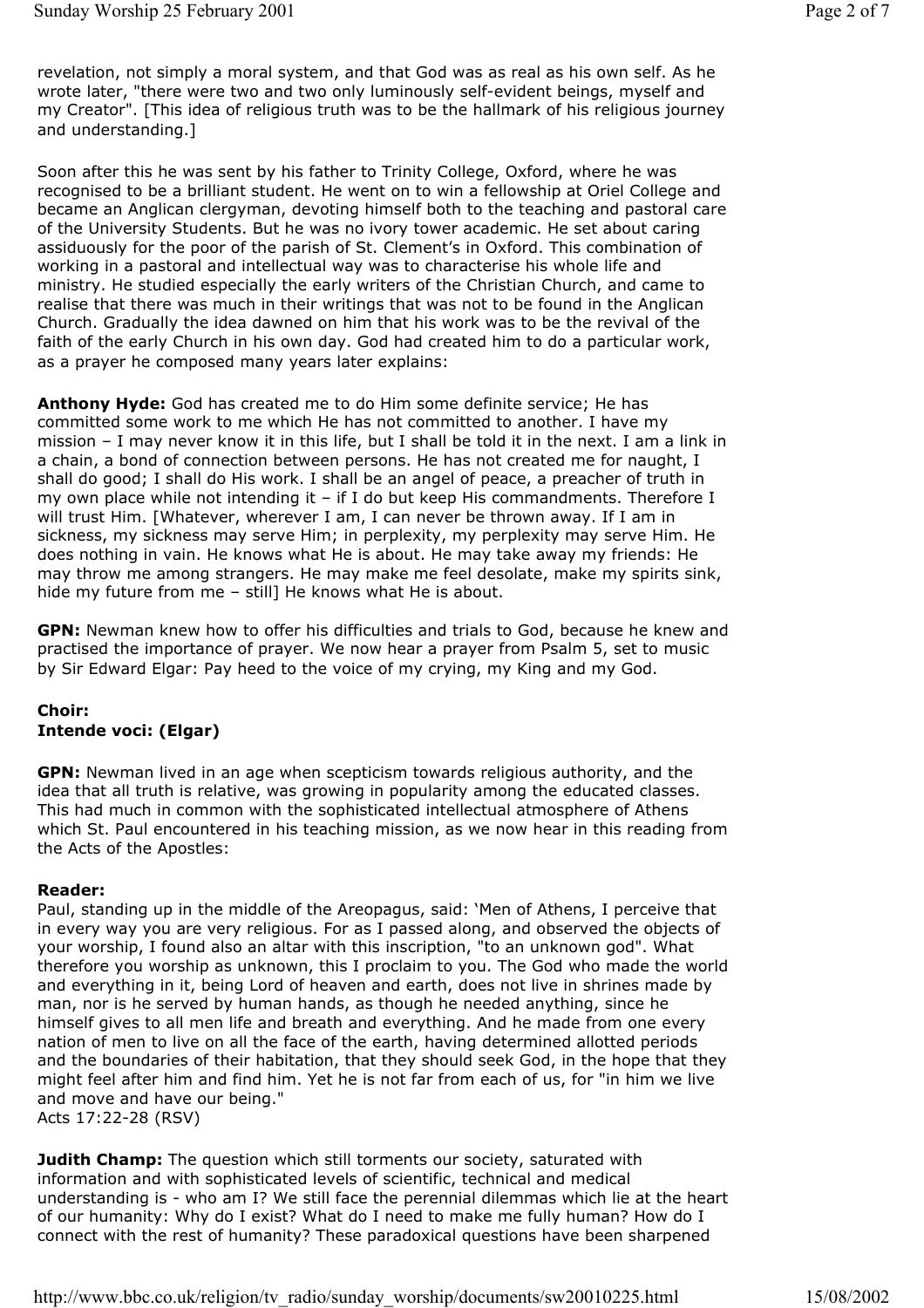by our contemporary anxiety and sense of insecurity. The elements of human life which are unknowable and beyond our control are being eliminated on an almost daily basis and yet we strive for insight into that which is both closest to us and most remote from our grasp - our basic human nature.

We retreat into all manner of belief systems, spiritualities and forms of selfimprovement to try and answer these questions. Many of us assert some belief in God, but we might be uncertain what form that God takes. [G K Chesterton remarked that when people stop believing in God, they believe not in nothing, but in anything.] That begs the question of what it means to believe in God, and how that belief affects my sense of self? If I believe that God created me and the whole of the human and natural world, how does that shape my identity, my sense of who I am?

It may seem strange to look to a Victorian churchman, a long dead Oxford theologian, to shed light on such contemporary dilemmas. Yet the conflicts and uncertainties with which he struggled were not unlike the insecurities which torment our world.

Newman lived in a world shaped by the great movements of ideas which had largely cast God aside in favour of the supremacy of human reason. His was an age which believed it had all the answers, in which dependence upon the machine was rapidly replacing dependence upon God. Political liberalism, social division, and belief in the ultimate power of the human intellect all conspired to undermine the faith which Christians proclaimed. While to us, the Victorian age suggests a time of serene Christian faith, to those who lived through it, it was a time of doubt, loss of faith and insecurity. Trying to make sense of Christian belief in an age where it was being rendered irrelevant, Newman encountered an age not unlike our own. He challenged society on its own terms - yes, humanity is the supreme creation of God, capable of rational, ordered, reflective being - but also, in the face of the immensity of God, less than nothing.

**GPN:** In 1833, the young Newman set off with some friends to tour the Mediterranean, quite an adventure in those days - and during the trip he fell seriously ill. When he recovered, he wrote one of his best-known poems in which he speaks of the contrast between the darkness of human ignorance and wilfulness, and God's "kindly light". It was this kindly light that Newman now understood was guiding him, even though he might not always have realised it.

#### **Hymn (All): Lead kindly light (Lux benigna)**

**Judith Champ:** Newman's aim was to proclaim a faith which illuminated what it means to be fully human, to be what God created us to be. Christian faith preached with integrity must engage with issues and offer some coherent account of the place of the individual in the world in relation to God. For Newman, belief in God meant engaging the whole person. A belief which did not profoundly affect the individual's sense of self made no sense. Belief involved grappling with the paradox that God's greatest creation was also less than nothing. This paradox had 3 aspects which had to engage the Christian - loving God, loving self and loving each other.

We strive to find our place in the world, to make something coherent of our lives. At its fullest, to be human is to strive to love God, to love ourselves and to love each other. Each of these is a process, a growth, to which Newman committed his life. He took almost as life's motto a phrase from one of his early religious mentors: "growth is the only evidence of life" (Apologia p61). Later he would express it vividly in his own words: "To live is to change, and to be perfect is to have changed often" (Essay on Development, p40).

The starting point of this journey is the recognition that I am a creature of God. [To acknowledge my createdness means to understand myself as part of the universal plan of God' eternal and infinite creation, but also to know that I have an intimate relationship with God.] It is to appreciate that I am a fragment of the vastness of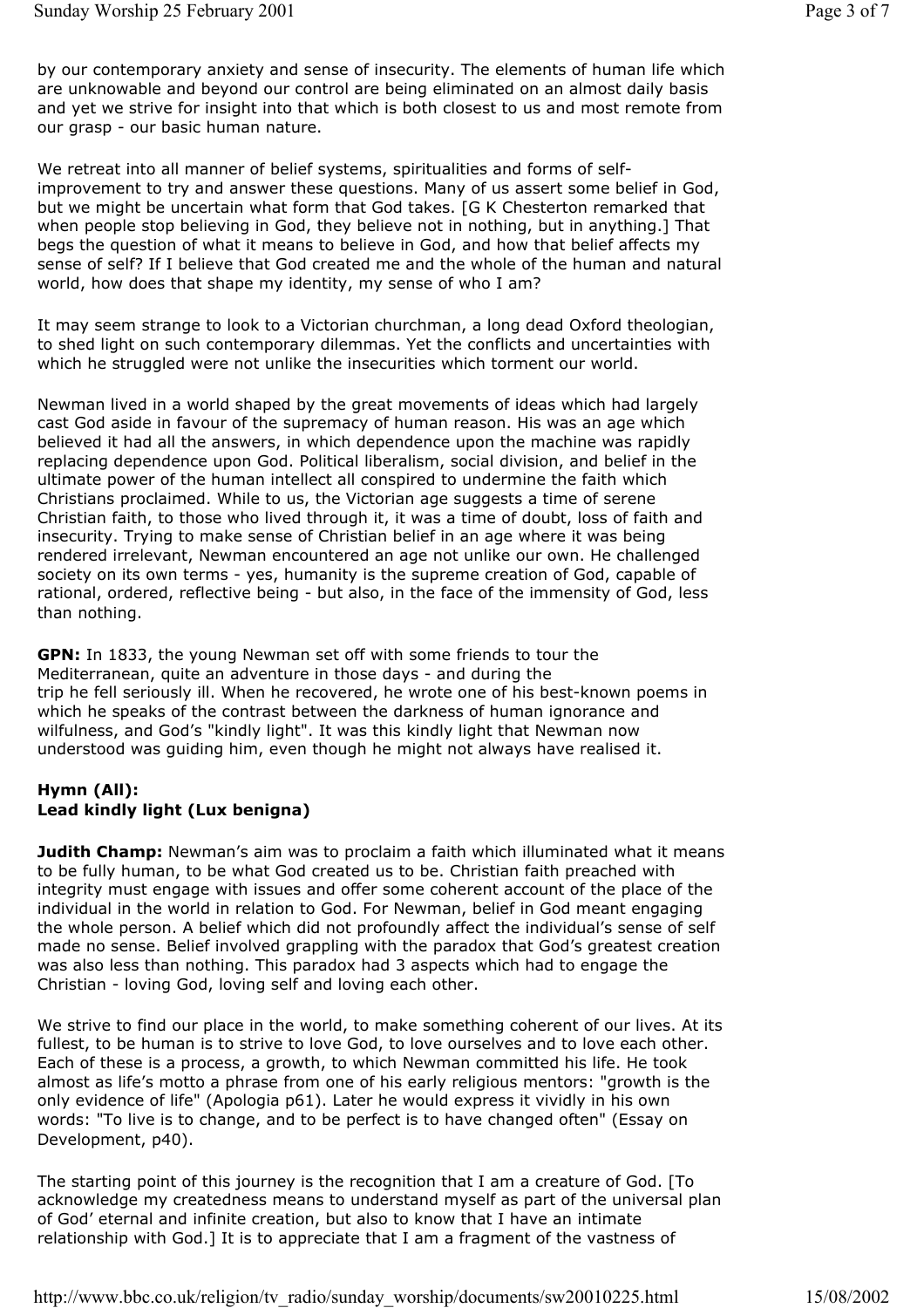creation, yet to be conscious of being personally held in being in the power and love of the Creator. The absolute reality of God was the only basis on which Newman could make sense of human existence. Reality was, to him, God and life in God.

This is expressed in his epic poem The Dream of Gerontius, where the dying man approaches God, secure in his identity, his humanity and above all his faith. This passage from Elgar's famous oratorio setting, is sung now by Adrian Thompson.

#### Adrian Thompson: **Firmly I believe, and truly** (Elgar: Dream of Gerontius)

**Judith Champ:** Only an account of God which allows for both the immensity and power of God, and the intimacy which we share with God, can help us make sense of ourselves. To be created in the image of God is to be open to limitless possibilities of personhood. Confidence in the living power of God as creator means that we too share in that immensity - each of us has the spark of God within us.

For this to make a difference in our lives, we have to allow it to, by an attitude of remembering, attending to God, of loving gratitude. In a sermon entitled Love, the one thing needful, Newman spoke of what constituted the love of God and the costliness of the lack of that love in human life. It leads to the very symptoms of malaise in our own generation - hardness of heart, selfishness, and an obsession with the superficial.

#### **Anthony Hyde:**

Love clearly does not consist merely in great sacrifices. We can take no comfort to ourselves that we are God's own, merely on the grounds of great deeds or great sufferings. The greatest sacrifices without love would be nothing worth, and that they are great does not necessarily prove they are done with love. It is possible to obey not from love towards God and man, but from a sort of conscientiousness short of love; from some notion of acting up to a law; that is more from the fear of God than from love of Him. I suppose most people, or at least a great number, have to lament over their hardness of heart, which, when analysed, will be found to be nothing else than absence of love. [I mean that hardness which makes us, for instance, unable to repent as we wish. No repentance is truly such without love.] A great many have a general indisposition towards prayer and other exercises of devotion. [They find it most difficult to get themselves to pray; most difficult too, to rouse their minds to attend to their prayers.] They are kept in them by habit, by regularity in observing them; not by love. A like absence of love is shown in our proneness to be taken up and engrossed with trifles. Why is it that we are so open to the power of excitement? Why is it that we are looking out for novelties? Clearly because we are deficient in love.

**Judith Champ:** In the absence of any real sense of loving God, we are more than capable of muddling ourselves up with our creator. In rejecting the authoritarian image of God and the often narrow and rigid impression given by institutional religion, we may seek to construct a relationship with God by other means. This often means a personalised version of religion, in which my self-improvement, my psychological health, my self-esteem, my equilibrium are the goals of my journey. Loving self could be the contemporary Gospel of western society, in which we have set all else aside but the immediate satisfaction of our needs and greeds. Large spaces have been created to be filled with an emotional understanding of God, which meets what I feel I need, which allows me to reinvent God to suit myself. Ultimately it will not satisfy. A God which is limited by our imagination is no god at all, certainly not one worthy of a lifetime's love and commitment.

**GPN:** ….. He and his friends launched a campaign to reform the Church of England, to reawaken in its clergy a sense of their divine mandate and of the need to re-establish the Church's independence from State interference - as a Holy Body founded by Christ with a mission to bring salvation to all mankind. It was known as 'the Oxford Movement'. It attracted a large following. But of course there was opposition; many people suspected that Newman and his friends were trying to make the Church of England into something resembling the Roman Catholic Church. Far from it - he originally believed that the Roman Catholic Church was corrupt, and full of errors. It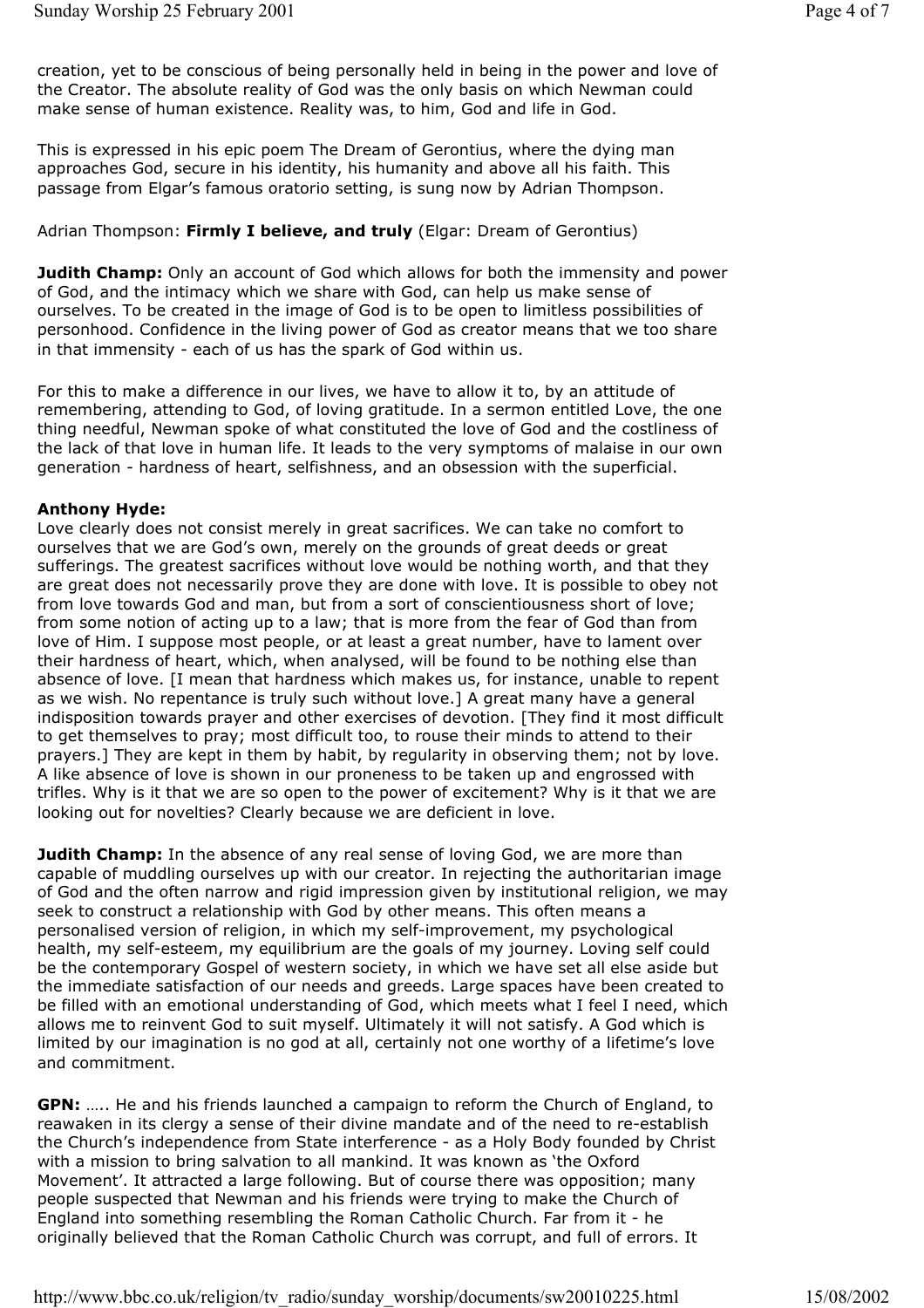was simply that the Church of England needed to be reminded of her true identity.

Newman was in a state of inner turmoil and needed time to think. Was he wrong about the Church of England? If so, was the Church of Rome the Church founded by Christ? He was not yet ready to answer those questions. He retired from Oxford to the nearby village of Littlemore where he undertook a six-year long programme of careful study. By 1845 he was finally convinced that the Roman Catholic Church was indeed the very same Church that Christ had founded, and so he became a Catholic.

In all that he did, Newman prayed for guidance from the Holy Spirit, whom he called 'the light and life of my soul'. We now hear Thomas Tallis's setting of Our Lord's promise to his disciples: If ye love me, keep my commandments, and I will send you the Holy Spirit of truth, to be with you for ever.

#### **Choir: If ye love me (Tallis)**

**Judith Champ:** Loving self is not selfishness and does not consist in indulging selfish desires or needs. It requires us to nurture that part of ourselves which recognises the limitations of our creatureliness, and our desire and purpose to love others. My conscience does not exist in isolation. My conscientious choices are not simply what I 'feel good' about, nor what is best for me at the moment, or at the expense of others. It means being conscious of myself in all my Godliness, but in relation to my creator and to those around me in the world. A maturing conscience requires of us that we love each other. This flows from taking seriously the integrity and Godliness of each human being. As a creature of God, each person merits dignity and value, merits my attention, merits my love. This is nothing to do with my personal likes and dislikes. Newman's motto as cardinal, Cor ad cor loquitor - Let heart speak unto heart, suggests the way in which the love of God is mediated between human beings. Friendship was important to Newman, and he gracefully acknowledged the formative influence on his life of those with whom he later disagreed. The significance of these people is evident in his recollection of his last days in Oxford. It is clear that the parting of friends was the most painful aspect of leaving Oxford and the Church of England.

#### **Anthony Hyde:**

: I left Oxford for good on Monday February 23 1846. On the Saturday and Sunday before, I was in my house at Littlemore simply by myself, as I had been for the first day or two when I had originally taken possession of it. I slept on Sunday night at my dear friend Mr Johnson's, at the Observatory. Various friends came to see the last of me; [Mr Copeland, Mr Church, Mr Buckle, Mr Pattison and Mr Lewis.] Dr Pusey came too to take leave of me; and I called on Dr Ogle, one of my very oldest friends, for he was my private tutor when I was an undergraduate. In him I took leave of my first college, Trinity, which was so dear to me, and which had on its foundation so many who have been kind to me both when I was a boy, and all through my Oxford life. Trinity has never been unkind to me.

**GPN:** Contrary to a view that has become widespread, Newman was not prickly and unapproachable. [His thinking, his writing, was all deeply informed by his human relationships: he wrote many letters to friends in perplexity about their faith, about their children, about their work, to whom he always wrote cheerful words of encouragement and support. Throughout his life he preached sermons that were models of clarity and wisdom, building up the Church, the body of people who came to him day by day and week by week to have their children baptised and instructed, to be prepared for marriage, to ask that their dead loved ones be prayed for with the Holy Sacrifice of the Mass.] He loved truth, and could not fudge difficulties. Hence on occasions he might reprimand or stand aloof from those he found insincere. But he was not therefore a proud and unforgiving man. On the contrary, he went to great lengths to be reconciled with those from whom he might have become estranged, especially if illness and death were close. He found great delight in the friendship and support of fellow members of the Oratory, the community he founded, especially in his last years after he had been honoured by the Pope with the dignity of Cardinal.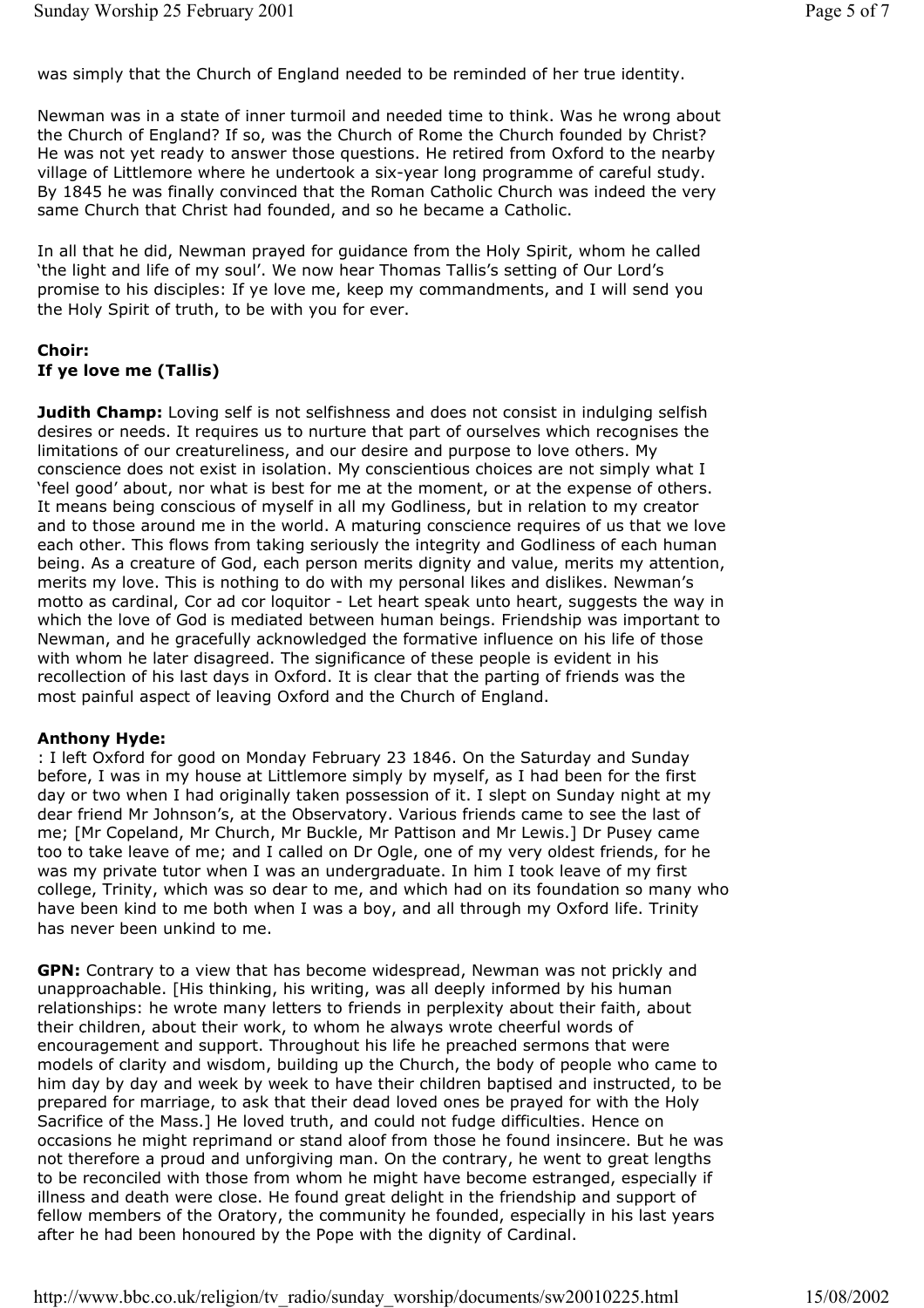**Judith Champ:** Newman had come to the conclusion that the individual self owed it to his creator to pursue his own journey, to develop his own identity and sense of self. This is a fundamental way of valuing each other, of seeing God in each other. We cannot talk with integrity of loving God if it does not affect and direct the way in which we act and live. Our love of God must draw out of us a value and appreciation of the Godliness in each human individual. We cannot love ourselves if we do not love the spark of God which we see in each other.

We hear now a setting by Durufle of the ancient hymn Ubi Caritas - Where love and kindness are found, there is God.

#### **Choir: Ubi Caritas (Duruflé)**

**GPN:** and now we are led in prayer to God who has revealed Himself to us as our Father and Creator, through Christ our Lord and Redeemer, in the Holy Spirit, the bond of love between God and us all.

**In true humility of heart let us pray to God, saying:**  Lord, have mercy on your people. **Defend the Church against all danger** Lord, have mercy on your people. **Protect John Paul, our Pope:** Lord, have mercy on your people. **Be the strength of Vincent our Bishop:** Lord, have mercy on your people. **Preserve the world in peace:** Lord, have mercy on your people. **Bring light to those who do not believe in you:** Lord, have mercy on your people. **Guide the rulers of the nations:** Lord, have mercy on your people.: **Come to the aid of the poor:** Lord, have mercy on your people. **Comfort the afflicted:** Lord, have mercy on your people. **Have mercy on the dead:**  Lord, have mercy on your people.

#### **Let us pray to our heavenly Father as our Saviour has taught us:**

Our Father, who art in heaven, Hallowed be thy name, Thy kingdom come, Thy will be done on earth as it is in heaven. Give us this day our daily bread, and forgive us our trespasses, as we forgive those who trespass against us. And lead us not into temptation, but deliver us from evil.

#### **Deliver us, Lord from every evil, and grant us peace in our day. In your mercy keep us free from sin and protect us from all anxiety as we wait in joyful hope for the coming of our Saviour, Jesus Christ.**

For the kingdom, the power and the glory are yours, now and forever. Amen

**God, our Father, Your servant John Henry Newman upheld the Faith by his teaching and example. May his loyalty to Christ and the Church, his love for the Immaculate Mother of God, and his compassion for the perplexed, give guidance to the Christian people today. We beg you to grant the favours we ask through his intercession, so that his holiness may be recognised by all, and the Church may proclaim him a saint. Through Christ our Lord.** Amen.

**GPN:** Throughout his life, Cardinal Newman enjoyed the solace of music. Indeed he was no mean musician, playing both violin and viola [well enough to perform string quartets by Haydn, Mozart and his favourite composer, Beethoven.] He even directed

http://www.bbc.co.uk/religion/tv\_radio/sunday\_worship/documents/sw20010225.html 15/08/2002